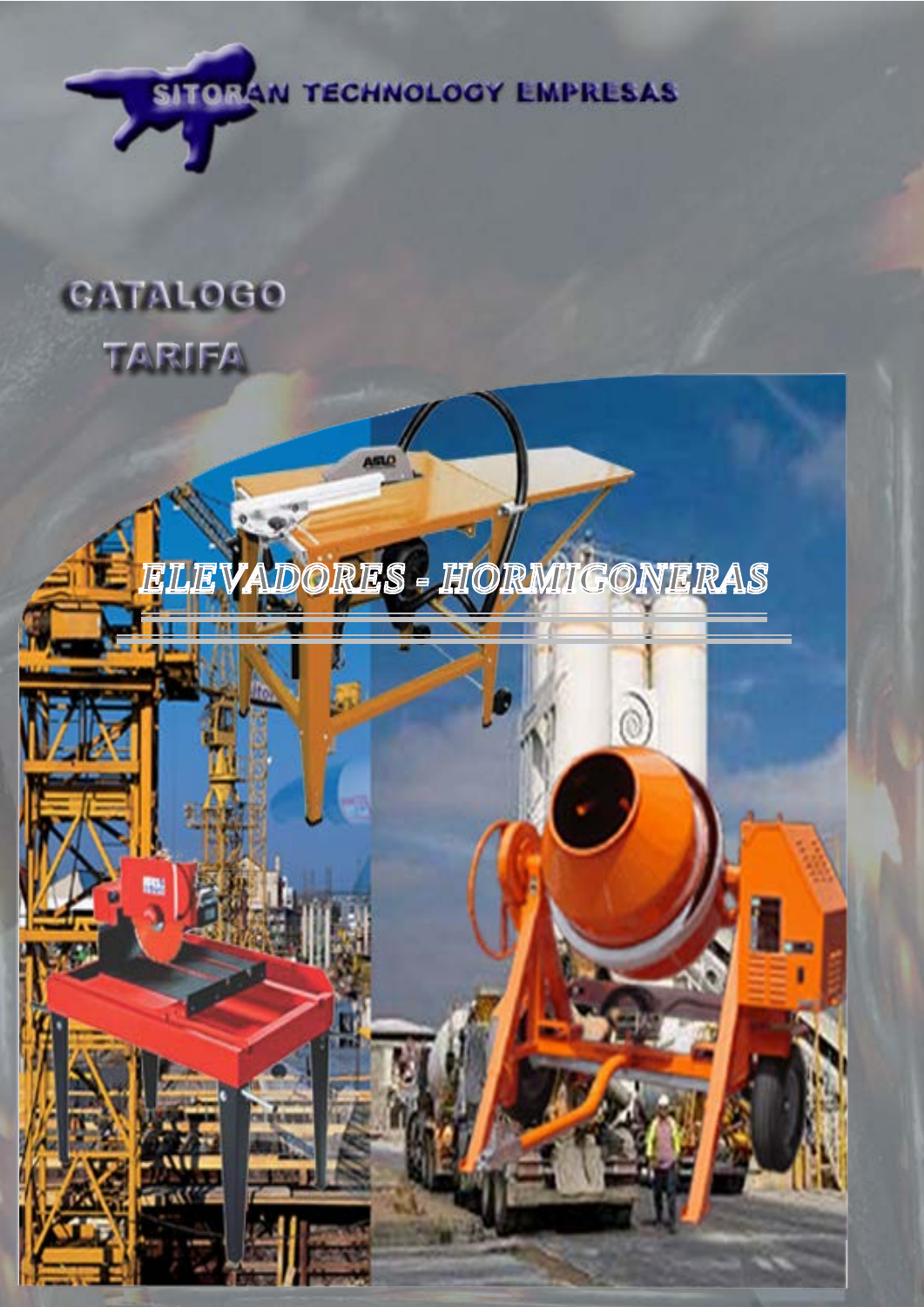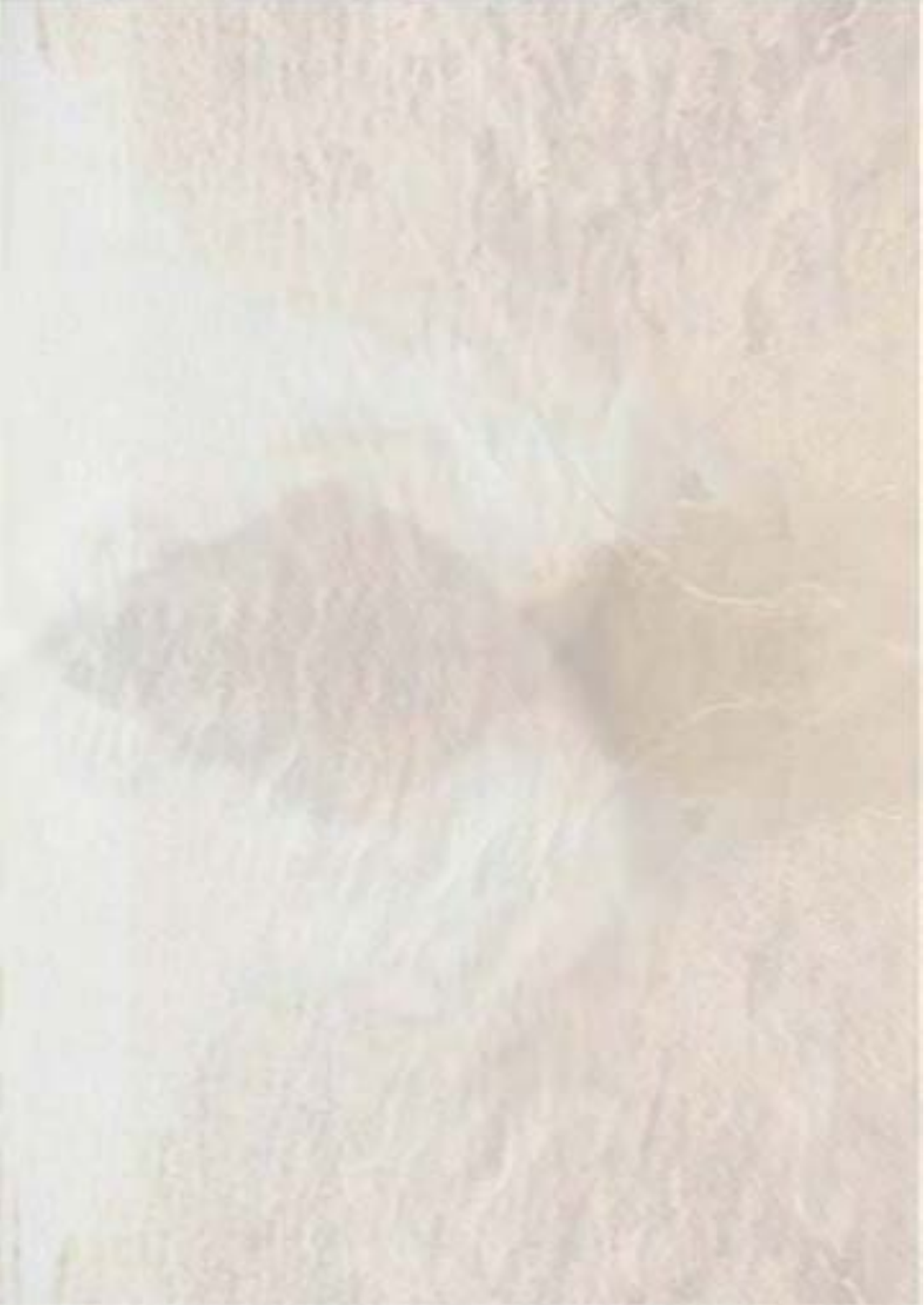

# **Elevador Completo Ref. 1100**

# Gama Euro 300 Kg



# Características:

Carga Máxima (kg) 300 Velocidad Elevación (m/min)  $25<sub>2</sub>$ Tensión (V) 230 Potencia Motor (HP)  $1,5$ Logintud Cable (m) 30 Diámetro Cable (mm) 5 Carga Rotura (Kg) 1.500 Ángulo Giro 270 Peso (kg) 50

P.V.P.: 1.375 €

# **Accesorios Opcionales:**

## Columna piso - 168,00

Cable euro completo 30 m de serie - 81,00 Cable euro sólo con gancho 40 m - 74,00 Kit montaje botonera euro 1,5 m - 19,00

\* Precios expresados en Euros. No incluyen I.V.A.

Bipode para columna piso - 79,00 Cable euro completo 40 m - 108,00 Cable euro sólo con casquillo 30 m - 40.00 Kit montaje botonera euro 25 m - 155,00

Columna de ventana - 118,00 Cable euro sólo con gancho 30 m - 64,00 Cable euro sólo con casquillo 40 m - 49.00 Botonera (se añadirá a los kit montaje) - 71,00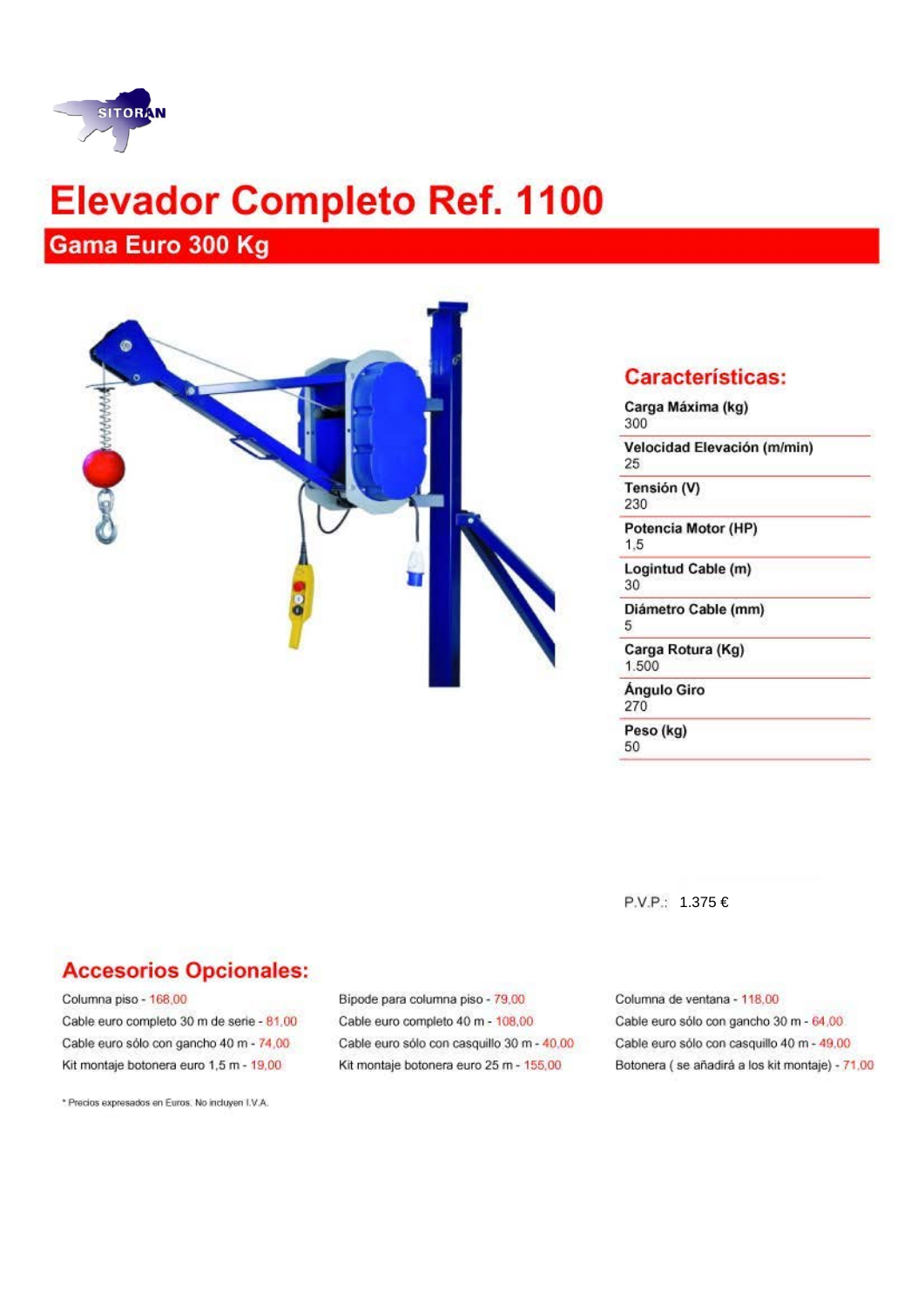

# **Elevador Completo Ref. 1104**

# Gama Euro 300 Kg



## Características:

Carga Máxima (kg) 300 Velocidad Elevación (m/min) 25 Tensión (V) 230 Potencia Motor (HP)  $1,5$ Logintud Cable (m) 30 Diámetro Cable (mm) 5 Carga Rotura (Kg) 1.500 Ángulo Giro 360 Peso (kg) 90

P.V.P.: 1.312 €

# **Accesorios Opcionales:**

Cable euro completo 30 m de serie - 81,00 Cable euro sólo con gancho 40 m - 74,00 Kit montaje botonera euro 1,5 m - 19,00

Cable euro completo 40 m - 108,00 Cable euro sólo con casquillo 30 m - 40.00 Kit montaje botonera euro 25 m - 155,00

Cable euro sólo con gancho 30 m - 64,00 Cable euro sólo con casquillo 40 m - 49.00 Botonera (se añadirá a los kit montaje) - 71,00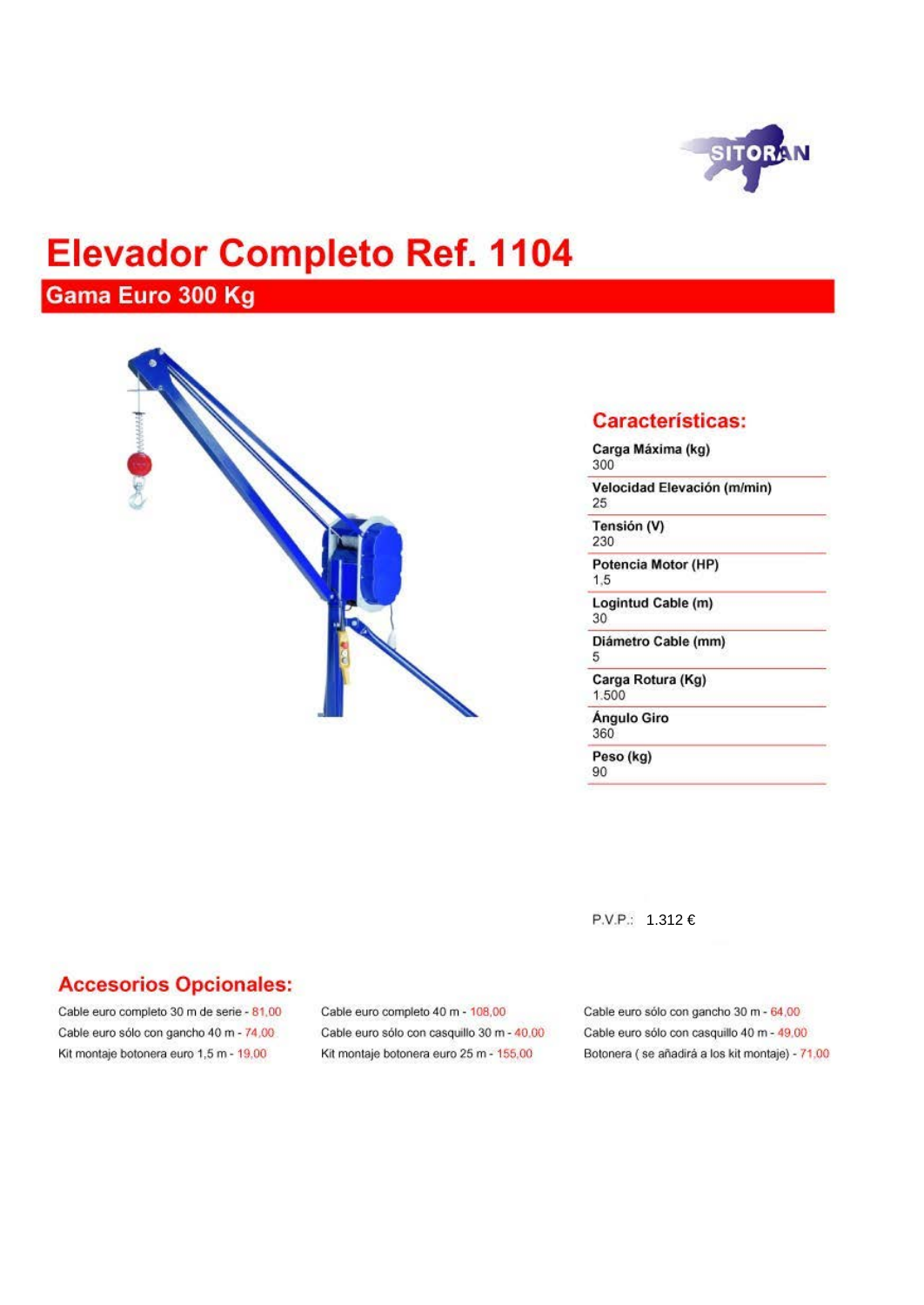



# **MÁQUINAS DE CONSTRUCCIÓN / CONSTRUCTION MACHINES**

**TRONZADORA RADIAL** 

2.397€

## R 800 / R 12004

- Regulación en altura del disco mediante<br>volante giratorio,<br>High Disc Adjustment by rotary wheel,
- · Todos los modelos incluyen marcador<br>láser de corte. All the models include cutting laser<br>marker.
- $\bullet$  Corte a inglete (0° 45°) Angle cutting (0<sup>6</sup> - 45<sup>o</sup>)
- · Disponible con motor trifásico. Available with three-phase motor.

## **CARACTERÍSTICAS**

| <b>ESPAÑOL</b>              | <b>ENGLISH</b>         | $2.054 \in R800$        | R 12004                |
|-----------------------------|------------------------|-------------------------|------------------------|
| Voltaje                     | Voltaje                | 230 V / 50 Hz           | 230 V / 50 Hz          |
| Potencia                    | Power                  | 3 Ho                    | 4 Hp                   |
| R.P.M.                      | R.P.M.                 | 2800                    | 2800                   |
| Protección                  | Protection             | IP 55                   | IP 55                  |
| Diámetro de disco           | Disc diameter          | 300/350 x 25.4 mm       | 300/350 x 25.4 mm      |
| Altura de corte (2 pasadas) | Cutting high (2 times) | 85/175 mm               | 85/175 mm              |
| Longitud de corte           | Cutting length         | 800 mm                  | 1200 mm                |
| Dimensiones de mesa         | Table size             | 1050 x 580 mm           | 1450 x 580 mm          |
| Inclinación disco           | Disc tilt              | $0^\circ$ a 45 $^\circ$ | $0^\circ$ a $45^\circ$ |
| Caudal bomba                | Flow of bomb           | 600 lt/h                | 600 lt/h               |
| Dimensiones embalaje        | Package                | 1470x786x735 mm         | 1670x786x735 mm        |
| Peso                        | Weight                 | 142 kg                  | 172 kg                 |





## **TRONZADORA RADIAL**

|                              | T6004                   |
|------------------------------|-------------------------|
| Motor monofásico a inducción | 230 V                   |
| Voltaje                      | 230 V/ 50 Hz            |
| Potencia                     | 4 Hp                    |
| R.P.M.                       | 2800                    |
| Protección                   | IP 55                   |
| Diámetro de disco            | 300 / 350 x 25,4 mm.    |
| Altura de Corte (2 pasadas)  | 80 / 165 mm.            |
| Longitud de corte            | 600 mm.                 |
| Dimensiones de mesa          | 500 x 510 mm.           |
| Inclinación disco            | $0^\circ$ a 45 $^\circ$ |
| Caudal bomba                 | 600 lt./h.              |
| Dimensiones embalaje         | 1145 x 695 x 500 mm.    |
| Peso                         | 97 Kg.                  |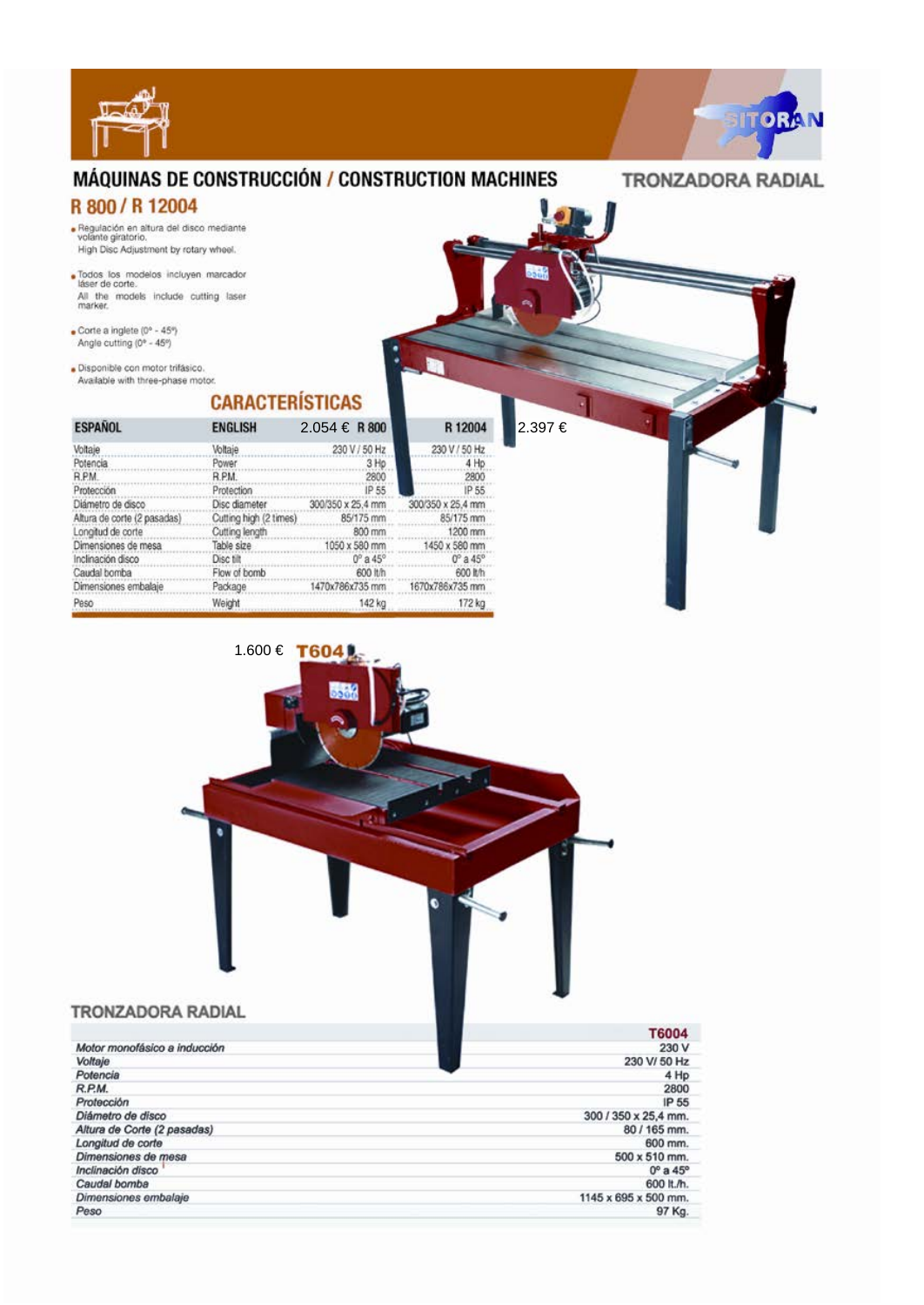

 $\bullet$ 

Ø



#### **PROFESIONAL** TRONZADORAS CSB316 625 € CSB316 **CSB316** Potencia absorbida en carga W 2200  $CSB316$ Giros en vacio 2800 min Dimensión disco  $315 \times 3.2 \times 30$  $mm$ Peso 58 kg IJ Capacidad de corte  $- a 90°$  $mm$ 82  $- a 45^{\circ}$  $mm$ 48 Área de trabajo 800 x 550  $mm$ Área de trabajo extendido  $mm$ 800 x 400 Mesa extensible  $mm$



### **CSB315**

**SERRA CIRCULAR DE BANCADA 2200 W | 315 MM** SIERRA CIRCULAR DE MESA 2200 W | 315 MM

#### **DATOS TÉCNICOS**

2.800 RPM | PROFUNDIDAD CORTE 82 mm REGULÁBLE<br>ASAS Y RUEDAS PARA TRANSPORTE MESA EXTENSIBLE 800 X 400 mm<br>CORTE TRANSVERSAL 60°

CORTE TRANSVERSAL 607<br>DIMENSIONES 800 X 850 X 850 mm | PESO 48 Kg<br>ACCESÓRIOS INCLUÍDOS<br>DISCO HM 315 X 30 mm 40 DT | PROTECTOR DISCO CON<br>TUBO ASPIRACIÓN | PARALELA CON TRANSFERIDOR 0 - 60°<br>APOYO PARA EMPUJAR MADERA | LLAVES

ACESSÓRIOS EXTRA | ACCESÓRIOS EXTRA<br>ASSCB22.1 | PROTECÇÃO DO DISCO | PROTECTOR DISCO<br>ASSCB22.0.056 | INTERRUPTOR | INTERRUPTOR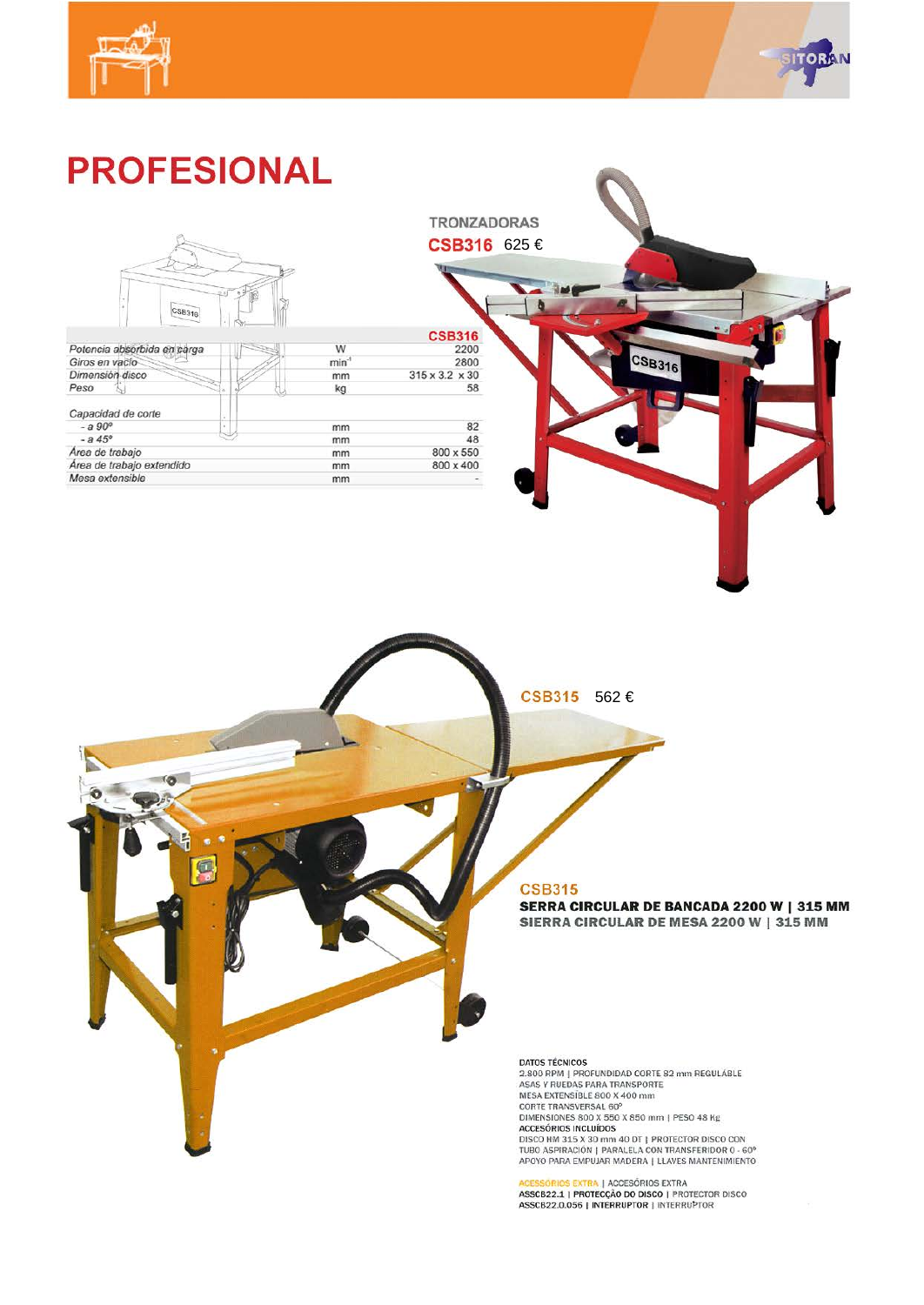

| <b>PRECIOS HORMIGONERAS 2012</b> |     |                    |  |
|----------------------------------|-----|--------------------|--|
|                                  | COD | <b>DESCRIPCION</b> |  |
|                                  |     |                    |  |

|  | <b>HORMIGONERA 125 ESTAMPADA</b>                                 |        |
|--|------------------------------------------------------------------|--------|
|  |                                                                  |        |
|  | PA01.121.13E.1111  HOR 125 E ELECT 600 W CREMALLERA POLYAMIDA TP | 456.19 |
|  | PA01.121.13E.0211 HOR 125 E ELECT 600 W CREMALLERA METÁLICA TP   | 464.27 |

|  |                   | <b>HORMIGONERA 140 ESTAMPADA</b>             |        |
|--|-------------------|----------------------------------------------|--------|
|  | PA01.141.13E.0211 | HOR 140 E ELE 600W - Freno volante           | 476,38 |
|  | PA01.141.13E.0311 | HOR 140 E ELE 600W - Freno pedal             | 488,49 |
|  |                   | <b>HORMIGONERA 140 ESTAMPADA TRADICIONAL</b> |        |
|  | PA01.141.13E.0111 | <b>HOR 140 E ELE 0,5HP - 370W</b>            | 551,07 |
|  |                   | <b>HORMIGONERA 160 ESTAMPADA</b>             |        |
|  | PA01.161.13E.0211 | HOR 160 E ELE 700W - Freno volante           | 540,97 |
|  | PA01.161.13E.0311 | HOR 160 E ELE 700W - Freno pedal             | 551,07 |
|  |                   | HORMIGONERA 160 ESTAMPADA TRADICIONAL        |        |
|  | PA01.161.13E.0101 | <b>HOR 160 E ELE 0,75HP - 550W</b>           | 700,44 |
|  |                   | <b>HORMIGONERA 180 ESTAMPADA BDF</b>         |        |
|  | PA01.181.13E.0211 | HOR 180 E ELE 700W - Freno volante           | 593,46 |
|  | PA01.181.13E.0311 | HOR 180 E ELE 700W - Freno pedal             | 603,55 |

|  |                    | <b>HORMIGONERA 180 ESTAMPADA TRADICIONAL</b>                       |         |
|--|--------------------|--------------------------------------------------------------------|---------|
|  | IPA01.181.109.1    | <b>HOR 180 E S/MOTOR C/ADAPTACIÓN</b>                              | 666.12  |
|  | IPA01.181.13E.0101 | <b>HOR 180 E ELE 0.75HP - 550W</b>                                 | 742,83  |
|  |                    | <b>PA01.181.14G5.0401 HOR 180 E GAS BRIGGS &amp; STRATTON 5 HP</b> | 1197,01 |
|  |                    | PA01.181.14D.0401 HOR 180 E GAS ROBIN SUBARU 6HP                   | 1291,88 |
|  | PA01.181.13E.0501  | HOR 180 E ELE 0.75HP C/REDUCCIÓN                                   | 867,98  |

| <b>PRECIOS HORMIGONERAS 2012</b> |                   |                                                             |              |
|----------------------------------|-------------------|-------------------------------------------------------------|--------------|
|                                  | $\overline{COD}$  | <b>DESCRIPCIÓN</b>                                          | <b>€UROS</b> |
|                                  |                   |                                                             |              |
|                                  |                   | <b>HORMIGONERA 220 ESTAMPADA</b>                            |              |
|                                  | PA01.221.109.1    | <b>HOR 220 E S/MOTOR C/ADAPTACIÓN</b>                       | 952,76       |
|                                  | PA01.221.13E.0101 | <b>HOR 220 E ELE 1,5HP</b>                                  | 1102,13      |
|                                  | PA01.221.14H.0401 | HOR 220 E GAS BRIGGS & STRATTON 5 HP                        | 1548,24      |
|                                  | PA01.221.14C.0401 | HOR 220 E GAS ROBIN 6 HP                                    | 1633,02      |
|                                  | PA01.221.15F.0401 | HOR 220 E DIESEL LOMBARDINI 4,8HP                           | 3243,83      |
|                                  |                   | <b>HORMIGONERA 260 ESTAMPADA</b>                            |              |
|                                  | PA01.261.13A.0101 | HOR 260 E S/MOTOR C/ADAPTACIÓN                              | 1144,52      |
|                                  | PA01.261.13E.0101 | <b>HOR 260 E ELE 1,5HP</b>                                  | 1271,69      |
|                                  | PA01.261.14H.0401 | HOR 260 E GAS BRIGGS & STRATTON 5 HP                        | 1737,98      |
|                                  | PA01.261.14D.0401 | HOR 260 E GAS ROBIN 6 HP                                    | 1822,76      |
|                                  | PA01.261.15F.0401 | HOR 260 E DIESEL LOMBARDINI 4,8HP                           | 3423,48      |
|                                  |                   |                                                             |              |
|                                  |                   | <b>HORMIGONERA 320 ESTAMPADAS RUEDA MACIZA</b>              |              |
|                                  | PA01.321.19A.0401 | <b>HOR. 320 E RM S/MOTOR E C/ ADAPTACION</b>                | 1600,72      |
|                                  | PA01.361.34H.0401 | <b>HOR. 320 E RM ELE 2 HP</b>                               | 1822,76      |
|                                  | PA01.321.14H.0401 | HOR. 320 E RM GAS BRIGGS & STRATTON 5 HP                    | 2194,17      |
|                                  | PA01.321.14D.0401 | HOR. 320 E RM GAS ROBIN 6 HP                                | 2278,95      |
|                                  | PA01.321.15F.0401 | HOR. 320 E RM DIESEL LOMBARDINI 4,8HP                       | 3879,67      |
|                                  |                   | <b>Extra: Ruedas Neumáticas</b>                             | 222,04       |
|                                  |                   | HORMIGONERA 360 ESTAMPADAS SÚPER REFORZADAS RUEDA NEUMÁTICA |              |
|                                  | PA01.361.39A.0401 | HOR. 360 E RPN SÚPER REF S/MOTOR C/ADAPTACIÓN               | 2109,40      |
|                                  | PA01.361.33S.0401 | HOR. 360 E RPN SÚPER REF ELE 2 HP                           | 2311,25      |
|                                  | PA01.361.33E.0401 | HOR. 360 E RPN SÚPER REF ELE 3 HP                           | 2523,20      |
|                                  | PA01.361.34H.0401 | HOR. 360 E RPN SÚPER REF GAS BRIGGS & STRATTON 5 HI         | 2692,76      |
|                                  | PA01.361.34D.0401 | <b>HOR. 360 E RPN SÚPER REF GAS ROBIN 6HP</b>               | 2755,33      |
|                                  | PA01.361.35F.0401 | HOR. 360 E RPN SÚPER REF DIESEL LOMBARDINI 4,8HP            | 4366,15      |